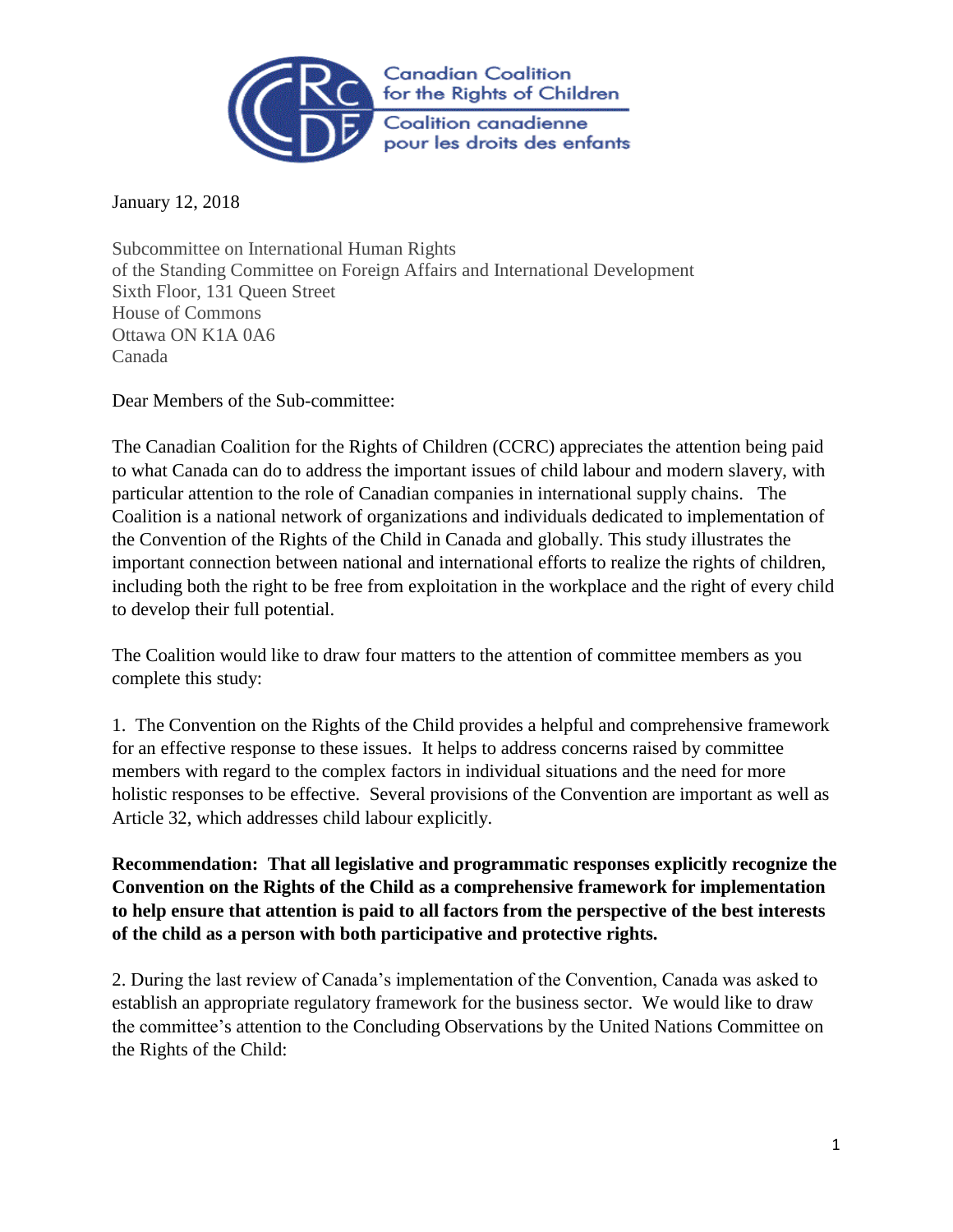

 "*The Committee is particularly concerned that the State party lacks a regulatory framework to hold all companies and corporations from the State party accountable for human rights and environmental abuses committed abroad."* 

*The Committee recommends that the State Party establish and implement regulations to ensure that the business sector complies with international and national human rights, labour, environment, and other standards, particularly with regard to child rights* …(Committee on the Rights of the Child. *Concluding Observations: Canada, paragraphs 28-29. CRC/C/CAN/CO/3-4, p. 6)*

More specifically, the committee recommended that Canada ensure that the regulations include monitoring, appropriate sanctions, remedies for violations, and public disclosure, as described:

> *29.b. The monitoring of implementation by companies at home and abroad of international and national environmental and health and human rights standards and that appropriate sanctions and remedies are provided when violations occur with a particular focus on the impact on children;*

> *29.c. Assessments, consultations with and disclosure to the public by companies on plans* to *address environmental and health pollution and the human rights impacts of their activities*. (Committee on the Rights of the Child. *Concluding Observations: Canada, paragraph 29.b and c. CRC/C/CAN/CO/3-4, p. 6)*

Canada's next report on implementation of the Convention is due on July, 2018. Canada will be asked to respond to the recommendations from the last review. That makes the work of this committee very timely.

**Recommendation: That the Committee respond positively to the relevant recommendations from the UN Committee on the Rights of the Child in its last report on Canada's implementation of the Convention**.

3. Several members of the Coalition are engaged in a unique international initiative to bring together the perspectives and the experience of the Working Children movement and the perspectives of child protection networks. The purpose is to develop a more effective framework that both respects the rights of children to develop their full potential, including through work, and their right to be protected from unsafe and exploitative working conditions. The outcome of